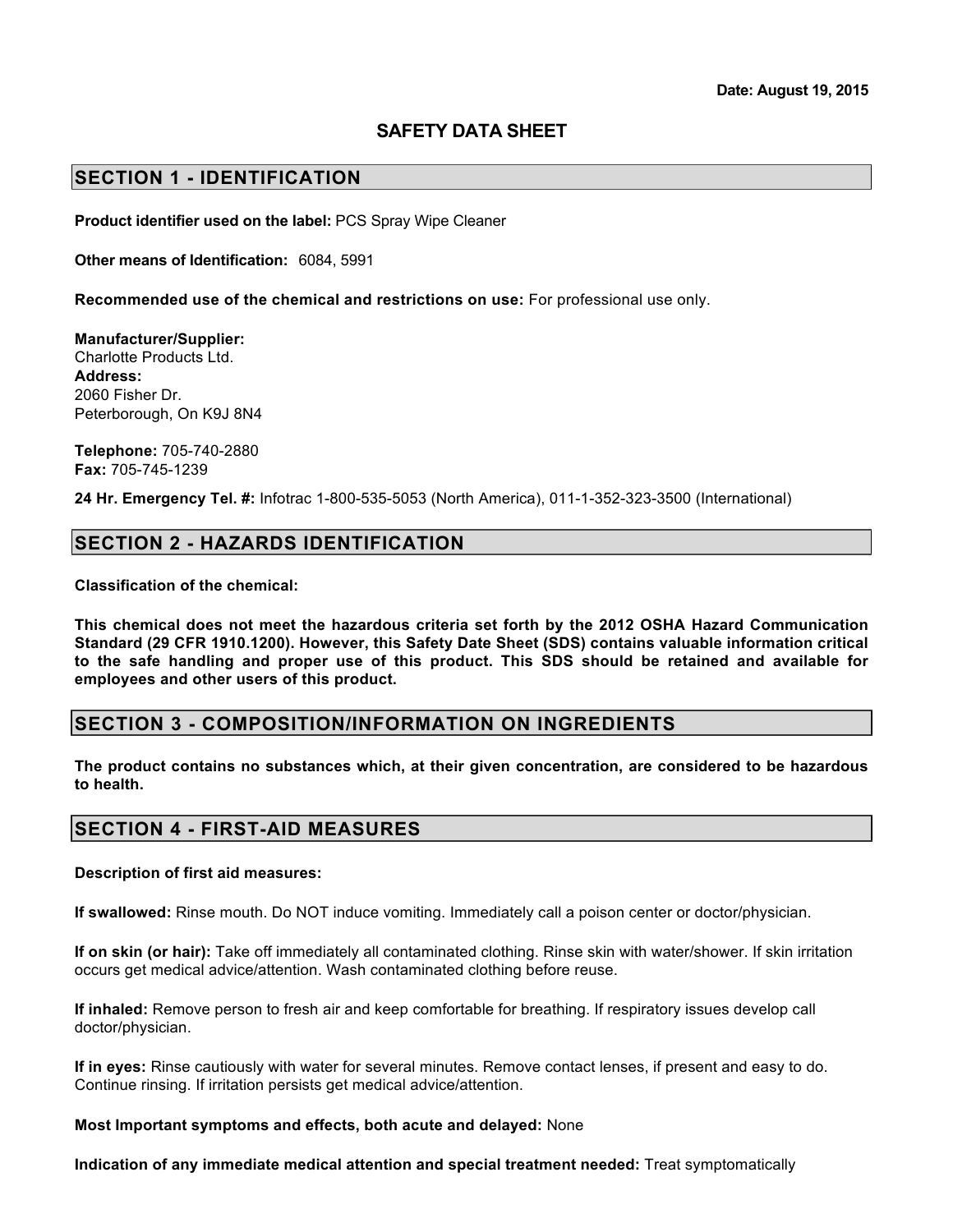# **SECTION 5 - FIRE-FIGHTING MEASURES**

#### **Extinguishing media:**

*Suitable extinguishing media:* Use extinguishing measures that are appropriate to local circumstances and the surrounding environment.

*Unsuitable extinguishing media***:** Not determined

**Special hazards arising from the substance or mixture:** None known

**Flammability classification:** Not flammable

**Hazardous combustion products:** Carbon oxides, unidentified organic compounds.

**Special protective equipment and precautions for firefighters:**

*Protective equipment for fire-fighters:* Firefighters should wear proper protective equipment and selfcontained breathing apparatus with full face piece operated in positive pressure mode.

*Special fire-fighting procedures:* Move containers from fire area if safe to do so. Cool closed containers exposed to fire with water spray. Do not allow run-off from firefighting to enter drains or water courses. Dike for water control.

## **SECTION 6 - ACCIDENTAL RELEASE MEASURES**

**Personal precautions, protective equipment and emergency procedures:** All persons dealing with the clean-up should wear the appropriate chemically protective equipment. Keep people away from and upwind of spilt/leak. Restrict access to area until completion of clean-up. Refer to protective measures listed in sections 7 and 8.

**Methods and material for containment and cleaning up:** Do not allow material to contaminate ground water system. If necessary, dike well ahead of the spill to prevent runoff into drains, sewers, or any natural waterway or drinking supply. Ventilate the area. Prevent further leakage or spillage if safe to do so. Soak up with inert absorbent material. Do not use combustible absorbents, such as sawdust. Pick up and transfer to properly labeled containers. Contaminated absorbent material may pose the same hazards as the spilled product. Contact the proper local authorities.

**Special spill response procedures:** In case of a transportation accident, contact Infotrac 1-800-535-5053 (North America), 011-1-352-323-3500 (International). If a spill/release in the US in excess of the EPA reportable quantity is made into the environment, immediately notify the national response center in the United States (phone: 1-800- 424-8802).

## **SECTION 7 - HANDLING AND STORAGE**

**Precautions for safe handling:** Handle in accordance with good industrial hygiene and safety practice. Use protective equipment recommended in section 8. Avoid contact with skin, eyes or clothing. Do not breathe dust/fume/gas/mist/vapors/spray. Wash face, hands, and any exposed skin thoroughly after handling.

**Conditions for safe storage:** Keep container tightly closed and store in a cool, dry and well-ventilated place. Store locked up. Keep out of reach of children.

**Incompatible materials:** Oxidizing agents. Do not mix with other chemicals or cleaners

#### **SECTION 8 – EXPOSURE CONTROLS AND PERSONAL PROTECTION**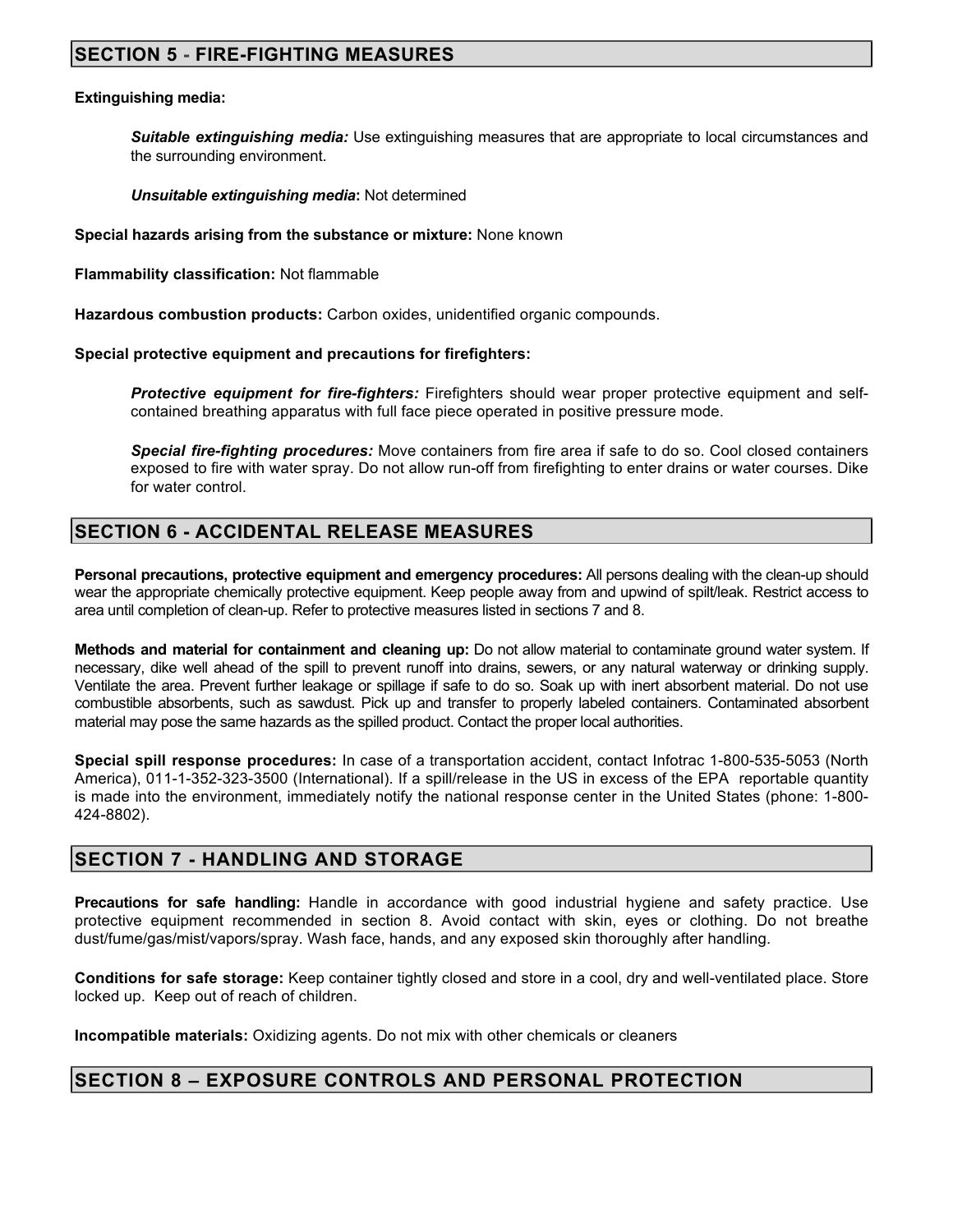#### **Exposure controls:**

**Ventilation and engineering measures:** Use only in well-ventilated areas. Apply technical measures to comply with the occupational exposure limits. Where reasonably practicable this should be achieved by the use of local exhaust ventilation and good general extraction. In case of insufficient ventilation wear suitable respiratory equipment.

**Respiratory protection:** If airborne concentrations are above the permissible exposure limit or arc not known, use NIOSH-approved respirators. Respirators should be selected based on the form and concentration of contaminants in air, and in accordance with OSHA (29 CFR 1910.134). Advice should be sought from respiratory protection specialists.

**Skin protection:** Wear protective gloves. Where extensive exposure to product is possible, use resistant coveralls, apron and boots to prevent contact. The suitability for a specific workplace should be discussed with the producers of the protective regimes.

**Eye face protection:** Wear eye/face protection. Wear as appropriate tightly fitting safety goggles; Safety glasses with side-shields.

**Other protective equipment:** Ensure that eyewash stations and safety showers are close to the workstation location. Other equipment may be required depending on workplace standards.

**General hygiene considerations:** Do not breathe vapours or spray mist. Avoid contact with skin, eyes and clothing. Do not eat, drink or smoke when using this product. Wash exposed areas thoroughly after handling. Remove and wash contaminated clothing before re-use. Handle in accordance with good industrial hygiene and safety practice.

# **SECTION 9 - PHYSICAL AND CHEMICAL PROPERTIES**

**Appearance:** Clear green liquid

**Odor:** None

**Odor threshold:** No applicable information available

**pH:** 8-9

**Melting/Freezing point:** No applicable information available

**Initial boiling point and boiling range:** No applicable information available

**Flash point:** No applicable information available

**Flashpoint (Method):** No applicable information available

**Evaporation rate (BuAe = 1):** Similar to water

**Flammability (solid, gas): Not flammable** 

**Lower flammable limit (% by vol.):** Not Flammable

**Upper flammable limit (% by vol.):** Not Flammable

**Vapor pressure:** No applicable information available

**Vapor density:** No applicable information available

**Relative density:** 1.00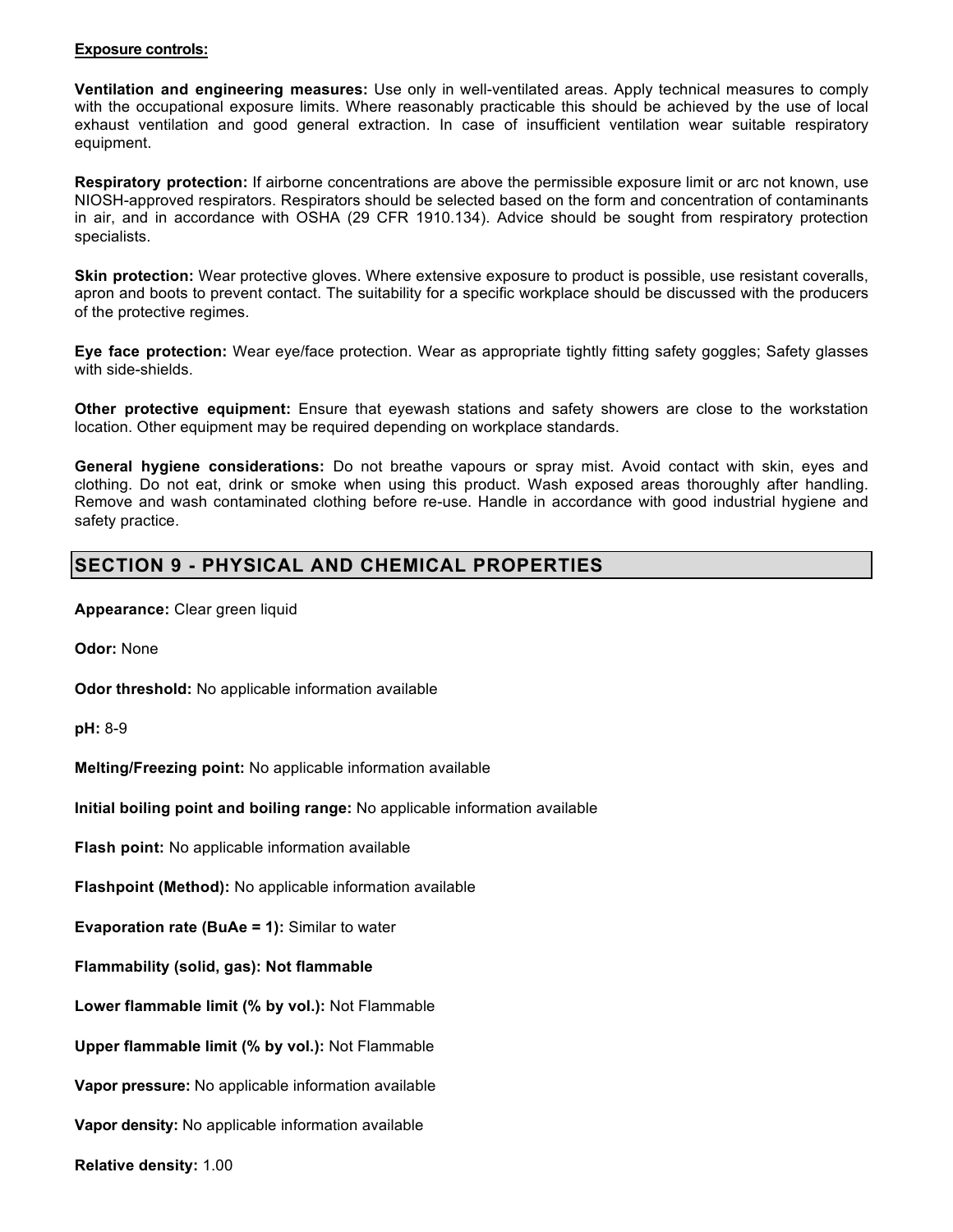**Solubility in water:** Soluble

**Other solubility(ies):** No applicable information available

**Partition coefficient:** No applicable information available

**Auto ignition temperature:** No applicable information available

**Decomposition temperature:** No applicable information available

**Viscosity:** Water thin.

**Volatile organic Compounds (%VOC's):** No applicable information available

**Other physical/chemical comments:** No applicable information available

## **SECTION 10 - STABILITY AND REACTIVITY**

**Reactivity:** Not normally reactive

**Chemical stability:** Stable

**Possibility of hazardous reactions:** No hazardous polymerization

**Conditions to avoid:** Keep out of reach of children. Do not use in areas without adequate ventilation. Avoid contact with incompatible materials.

**Incompatible materials:** Fluorine, strong oxidizing or reducing agents, bases, metals, sulfur trioxide, phosphorus pentoxide

**Hazardous decomposition products:** None known. Refer to 'Hazardous Combustion Products' in Section 5

## **SECTION 11 - TOXICOLOGICAL INFORMATION**

**Information on likely routes of exposure:**

**Routes of entry - inhalation:** Avoid breathing vapors or mists

**Routes of entry - skin & eye:** Avoid contact with skin or eyes

**Routes of entry - Ingestion:** Do not taste or swallow

**Potential Health Effects:**

**Signs and symptoms of short term (acute) exposure:**

*Symptoms:* Please see section 4 of this SDS sheet for symptoms*.*

**Potential Chronic Health Effects:**

**Mutagenicity:** Not expected to be mutagenic in humans.

**Carcinogenicity:** No components are listed as carcinogens by ACGIH, IARC, OSHA or NTP.

**Reproductive effects:** No applicable information available

**Sensitization to material:** No applicable information available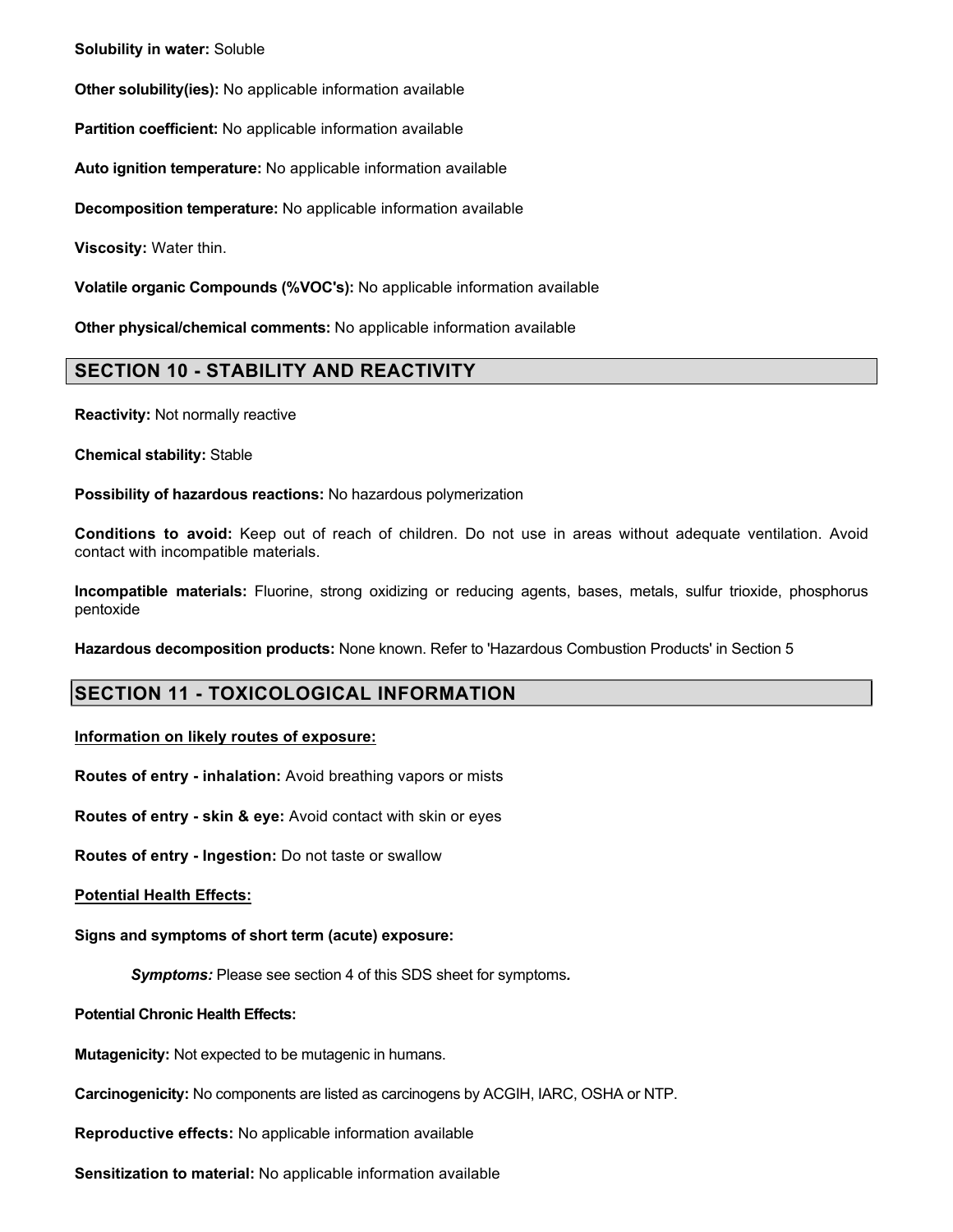**Specific target organ effects:** No data available to indicate product or components will have specific target organ effects.

**Medical conditions aggravated by overexposure:** Pre-existing skin or eye disorders.

#### Toxic **Toxicological data:**

See the following table for individual ingredient acute toxicity data.

| <b>Chemical name</b>      | CAS# | $LD_{50}$   | LD <sub>50</sub>                        | $\mathsf{LC}_{50}$ |
|---------------------------|------|-------------|-----------------------------------------|--------------------|
|                           |      | (Oral. rat) | (Dermal. Rabbit) $ $ (4hr, Inhal., rat) |                    |
| No applicable information |      |             |                                         |                    |

\*All empty cells no applicable information available

Other important toxicological hazards: None reported.

# **SECTION 12 - ECOLOGICAL INFORMATION**

**Ecotoxicity:** May be dangerous for the environment. No data is available on the product itself. Should not be released into the environment.

**Persistence and degradability:** No applicable information available

**Bioaccumulation potential:** No applicable information available.

**Mobility in soil:** No applicable information available.

**Other Adverse Environmental effects:** No applicable information available.

# **SECTION 13 - DISPOSAL CONSIDERATIONS**

**Handling for disposal:** Handle in accordance with good industrial hygiene and safety practice. Refer to protective measures listed in sections 7 and 8. Empty containers retain residue (liquid and/or vapour) and can be dangerous.

**Methods of disposal:** Dispose in accordance with all applicable federal, state, provincial and local regulations. Contact your local, state, provincial or federal environmental agency for specific rules.

**RCRA:** If this product, as supplied, becomes a waste in the United States, it may meet the criteria of a hazardous waste UN defined under RCRA, Title 40 CFR 261. It is the responsibility of the waste generator to determine the proper waste identification and disposal method. For disposal of unused or waste material, check with local, state and federal environmental agencies.

# **SECTION 14 - TRANSPORTATION INFORMATION**

### **US 49 CFR/DOT information:**

*UN No.:* Not Regulated

*UN Proper Shipping Name:* Not Regulated

*Transport Hazard Class(es):* Not Regulated

*Packing Group:* Not Regulated

*Special Transportation Notes:* None